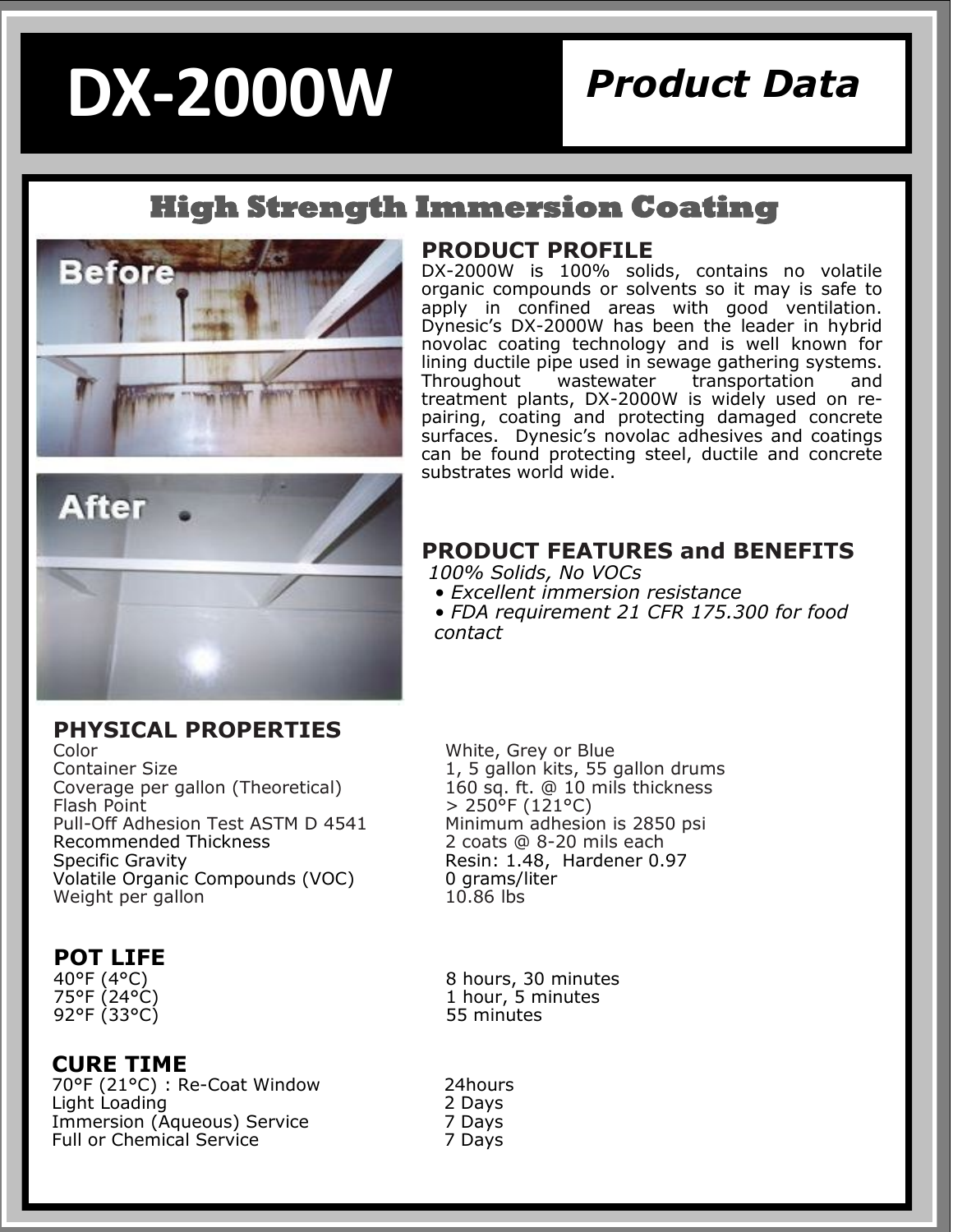## **DX-2000W** *2.*

### *Product Data*

#### **SERVICE TEMPERATURE**

Dry Service  $-30^{\circ}$ F to 250°F (121°C) Spill/Splash 200°F (93°C)<br>Immersion Service\* 200°F (93°C) Immersion Service\* \* *Water Immersion — 190°F (90°C) — Atlas test cell for 60 days, unaffected*

#### **PUMP SPECIFICATIONS**

Minimum Output 5600 psi Product Hose: Min. - Optimum I.D. 0.375—0.5 inch Max Length 60 Feet

#### **MULTIPLE COATS:**

Second and subsequent coats must be applied before the previous coat has completely crossinked. If additional coats are needed after re-coat window, brush blast before applying the next coat. Small areas may be abraded by sanding or wire brushing.

The same requirements applies when overlapping the seams of adjacent coating sections to create a continuous protective film. If the coating surface to be overlapped at the seam cannot be brush blasted, use a non-impact means as power brushing or sanding to create a mechanical profile.

#### **CHEMICAL RESISTANCE**

Sodium Hydroxide 50%

Acetic Acid 10% **Alkalis** Alkalis Ammonium Hydroxide 25% Ammonium Hydroxide 25% Ammonium Hydroxide 25% Crude Oil Diesel Fuel Ethylene Glycol Fatty Acids Gasoline Hydrochloric Acid up to 20% <br>Mineral Spirits Potassium Hydroxide 50% Sewage Potassium Hydroxide 50% Sewage<br>
Sodium Chloride Solfuric Acid 75% Wine Water - Fresh and non-potable

Copper Sulfate

#### **INSTALLATION**

Installation of DX-2000W is summarized as follows. The 2 components of DX-2000W are mixed, and then uniformly applied at the desired thickness. DX-2000W can be applied by brush, roller or sprayer.

\* *Do not keep the blended coating in the original container unless immediate use is planned. Otherwise, exothermic—heat created during the curing process—will considerably shorten the pot life. Pour the coating into a rolling tray or large aluminum-basting pan. Try to keep the depth of the coating in the tray below 3/8".*